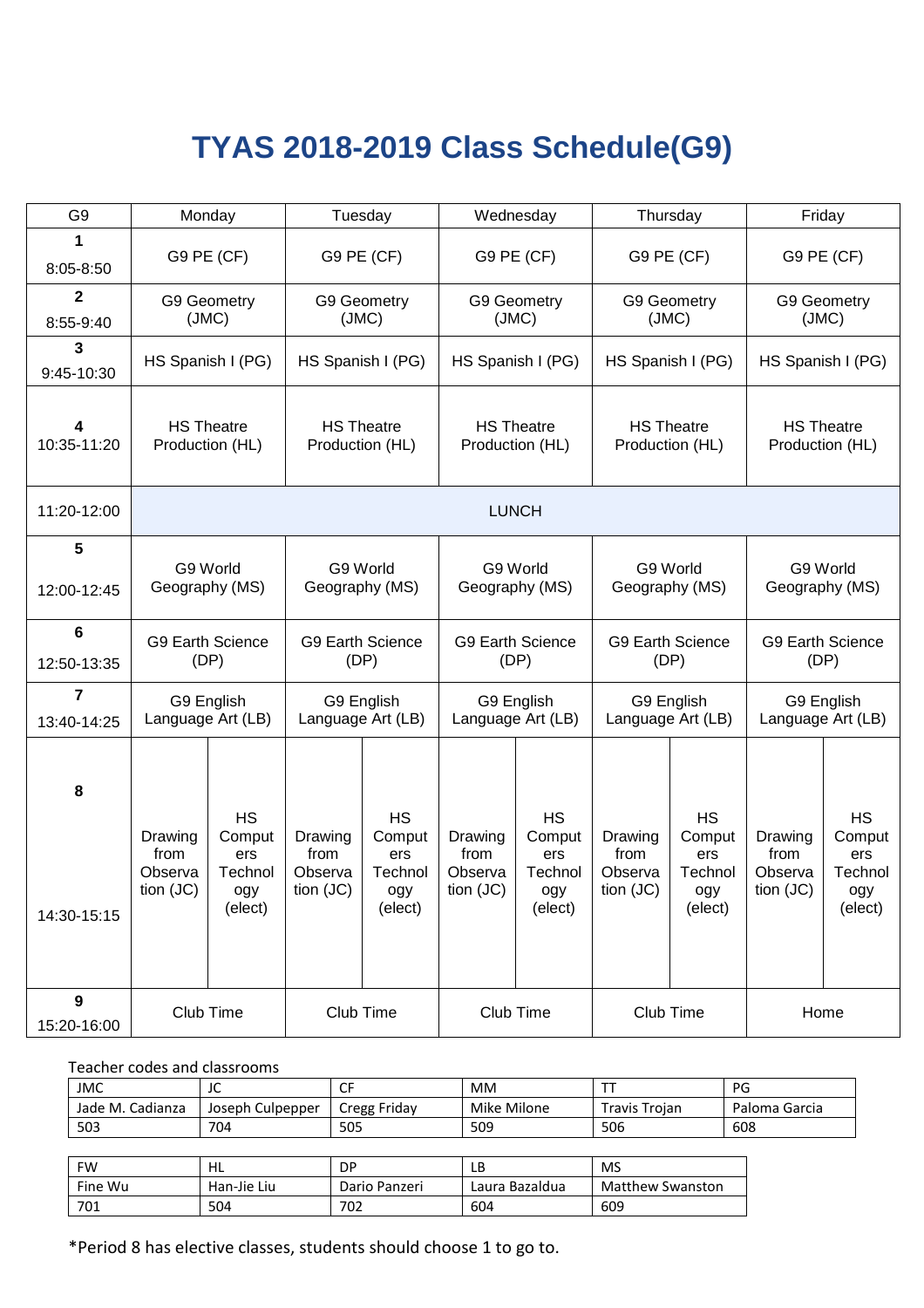## **TYAS 2018-2019 Class Schedule(G10)**

| G10                                    |                                             | Monday                                                                                                                                                       |                                         | Tuesday                                              | Wednesday                               |                                                         |                                         | Thursday                                                | Friday                                  |                                                      |
|----------------------------------------|---------------------------------------------|--------------------------------------------------------------------------------------------------------------------------------------------------------------|-----------------------------------------|------------------------------------------------------|-----------------------------------------|---------------------------------------------------------|-----------------------------------------|---------------------------------------------------------|-----------------------------------------|------------------------------------------------------|
| 1<br>8:05-8:50                         |                                             | G10 PE (CF)                                                                                                                                                  |                                         | G10 PE (CF)                                          | G10 PE (CF)                             |                                                         | G10 PE (CF)                             |                                                         |                                         | G10 PE (CF)                                          |
| $\mathbf 2$<br>8:55-9:40               |                                             | G10 World<br>G10 World<br>Geography (MS)<br>Geography (MS)                                                                                                   |                                         | G10 World<br>Geography (MS)                          |                                         | G10 World<br>Geography (MS)                             |                                         |                                                         | G10 World<br>Geography (MS)             |                                                      |
| $\mathbf{3}$<br>9:45-10:30             |                                             | HS Spanish I (PG)                                                                                                                                            | HS Spanish I (PG)                       |                                                      | HS Spanish I (PG)                       |                                                         | HS Spanish I (PG)                       |                                                         | HS Spanish I (PG)                       |                                                      |
| 4<br>10:35-11:20                       |                                             | <b>HS Theatre</b><br><b>HS Theatre</b><br><b>HS Theatre</b><br><b>HS Theatre</b><br>Production (HL)<br>Production (HL)<br>Production (HL)<br>Production (HL) |                                         |                                                      | <b>HS Theatre</b><br>Production (HL)    |                                                         |                                         |                                                         |                                         |                                                      |
| 11:20-12:00                            |                                             | <b>LUNCH</b>                                                                                                                                                 |                                         |                                                      |                                         |                                                         |                                         |                                                         |                                         |                                                      |
| 5<br>12:00-12:45                       |                                             | G10 Algebra II<br>(HU)                                                                                                                                       | G10 Algebra II (JH)                     |                                                      | G10 Algebra II (JH)                     |                                                         | G10 Algebra II (JH)                     |                                                         |                                         | G10 Algebra II (JH)                                  |
| 6<br>12:50-13:35                       |                                             | G10 English<br>Language Art (LB)                                                                                                                             | G10 English<br>Language Art (LB)        |                                                      | G10 English<br>Language Art (LB)        |                                                         | G10 English<br>Language Art (LB)        |                                                         |                                         | G10 English<br>Language Art (LB)                     |
| $\overline{\mathbf{r}}$<br>13:40-14:25 |                                             | G10 Physics (JH)                                                                                                                                             |                                         | G10 Physics (JH)                                     | G10 Physics (JH)                        |                                                         |                                         | G10 Physics (JH)                                        |                                         | G10 Physics (JH)                                     |
| 8<br>14:30-15:15                       | Drawin<br>g from<br>Observ<br>ation<br>(JC) | <b>HS</b><br>Comput<br>ers<br>Technol<br>ogy<br>(elect)                                                                                                      | Drawing<br>from<br>Observa<br>tion (JC) | <b>HS</b><br>Compute<br>rs<br>Technolo<br>gy (elect) | Drawing<br>from<br>Observa<br>tion (JC) | <b>HS</b><br>Comput<br>ers<br>Technol<br>ogy<br>(elect) | Drawing<br>from<br>Observa<br>tion (JC) | <b>HS</b><br>Comput<br>ers<br>Technol<br>ogy<br>(elect) | Drawing<br>from<br>Observa<br>tion (JC) | <b>HS</b><br>Compute<br>rs<br>Technolo<br>gy (elect) |
| 9<br>15:20-16:00                       |                                             | Club Time                                                                                                                                                    |                                         | Club Time                                            | Club Time                               |                                                         |                                         | Club Time                                               | Home                                    |                                                      |

Teacher codes and classrooms

| JC               |              | <b>MM</b>      |               | DC<br>ــا        | <b>FW</b> |
|------------------|--------------|----------------|---------------|------------------|-----------|
| Joseph Culpepper | Cregg Friday | Milone<br>Mike | Travis Troian | Garcia<br>Paloma | Fine Wu   |
| 704              | 505          | 509            | 506           | 608              | 701       |

|             | LВ             | JH      | <b>MS</b>               |
|-------------|----------------|---------|-------------------------|
| Han-Jie Liu | Laura Bazaldua | John Ho | <b>Matthew Swanston</b> |
| 504         | 604            | 705     | 609                     |

\*Period 3, 4 & 8 have elective classes, students should choose 1 to go to.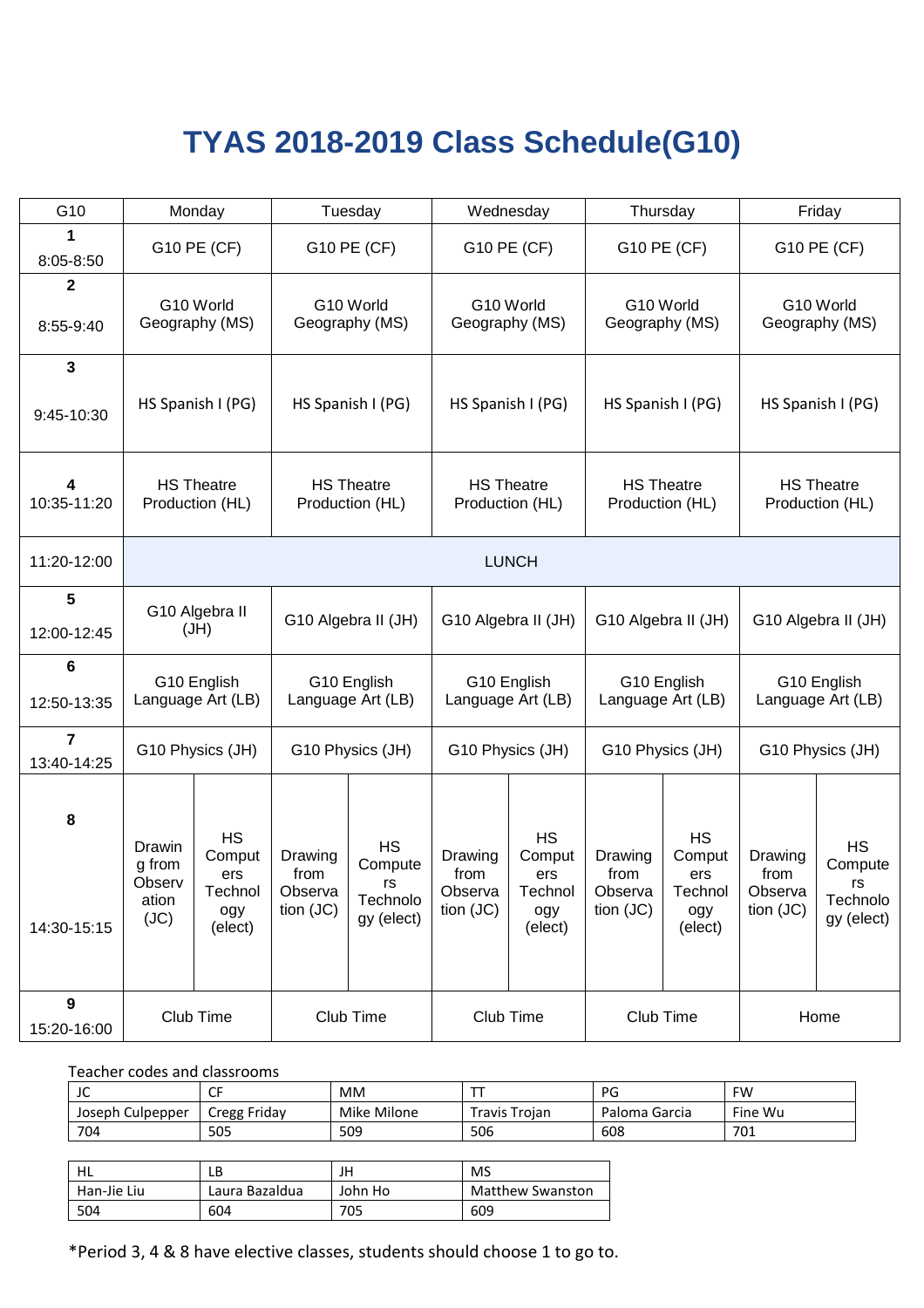# **TYAS 2018-2019 Class Schedule(G11)**

| G11                       | Monday                                               |                           | Tuesday                                              |                              | Wednesday                                            |                           |                                         | Thursday                           |                                         | Friday                           |  |
|---------------------------|------------------------------------------------------|---------------------------|------------------------------------------------------|------------------------------|------------------------------------------------------|---------------------------|-----------------------------------------|------------------------------------|-----------------------------------------|----------------------------------|--|
| 1                         | G11 English<br>Language Art (LB)                     |                           | G11 English<br>Language Art (LB)                     |                              | G11English<br>Language Art (LB)                      |                           |                                         | G11English<br>Language Art (LB)    |                                         | G11English<br>Language Art (LB)  |  |
| 8:05-8:50                 |                                                      |                           |                                                      |                              |                                                      |                           |                                         |                                    |                                         |                                  |  |
| $\mathbf{2}$<br>8:55-9:40 | G11 Biology (DP)                                     |                           | G11 Biology (DP)                                     |                              | G11 Biology (DP)                                     |                           |                                         | G11 Biology (DP)                   |                                         | G11 Biology (DP)                 |  |
| $\mathbf{3}$              | Digital<br>Publicatio<br>n(HL)                       | AP<br>Calculus<br>AB (JH) | Digital<br>Publicatio<br>n (HL)                      | AP<br>Calculus<br>AB (JH)    | Digital<br>Publicatio<br>n(HL)                       | AP<br>Calculus<br>AB (JH) | Digital<br>Publicatio<br>n (HL)         | AP<br>Calculus<br>AB (JH)          | Digital<br>Publicatio<br>n(HL)          | AP<br>Calculus<br>AB (JH)        |  |
| 9:45-10:30                | AP World<br>History<br>(MS)                          |                           | AP World<br>History<br>(MS)                          |                              | AP World<br>History<br>(MS)                          |                           | <b>AP World</b><br>History<br>(MS)      |                                    | <b>AP World</b><br>History<br>(MS)      |                                  |  |
| 4                         | $\overline{HS}$<br>Theatre<br>Productio<br>n (elect) | AP<br>Studio<br>Arts (JC) | $\overline{HS}$<br>Theatre<br>Productio<br>n (elect) | AP<br>Studio<br>Arts (JC)    | $\overline{HS}$<br>Theatre<br>Productio<br>n (elect) | AP<br>Studio<br>Arts (JC) | HS<br>Theatre<br>Productio<br>n (elect) | <b>AP Studio</b><br>Arts (JC)      | HS<br>Theatre<br>Productio<br>n (elect) | <b>AP Studio</b><br>Arts (JC)    |  |
| 10:35-11:20               | AP<br>Compute<br>$r$ (FW)                            |                           | AP<br>Compute<br>$r$ (FW)                            |                              | AP<br>Compute<br>$r$ (FW)                            |                           | AP<br>Compute<br>$r$ (FW)               |                                    | AP<br>Compute<br>$r$ (FW)               |                                  |  |
| 11:20-12:00               |                                                      |                           |                                                      |                              |                                                      | <b>LUNCH</b>              |                                         |                                    |                                         |                                  |  |
| 5<br>12:00-12:45          | G11 Creative<br>Writing (LB)                         |                           | G11 Creative<br>Writing (LB)                         |                              | G11 Creative<br>Writing (LB)                         |                           |                                         | <b>G11Creative Writing</b><br>(LB) | Study Hall (SK)                         |                                  |  |
| 6<br>12:50-13:35          | G11 Pre-Calculus<br>(HU)                             |                           | G11 Pre-Calculus<br>(HU)                             |                              | G11 Pre-Calculus<br>(HU)                             |                           |                                         | G11 Pre-Calculus<br>(HU)           |                                         | G11 Pre-Calculus<br>(HU)         |  |
| 7<br>13:40-14:25          | <b>G11 US</b><br>Government (MS)                     |                           | <b>G11 US</b><br>Government (MS)                     |                              | <b>G11 US</b><br>Government (MS)                     |                           |                                         | <b>G11 US</b><br>Government (MS)   |                                         | <b>G11 US Government</b><br>(MS) |  |
| 8                         | Compute<br>r Science<br>(FW)                         | AP<br>Physics<br>(JH)     | Compute<br>r Science<br>(FW)                         | <b>AP</b><br>Physics<br>(JH) | Compute<br>r Science<br>(FW)                         | AP<br>Physics<br>(JH)     | Compute<br>r Science<br>(FW)            | AP<br>Physics<br>(JH)              | Compute<br>r Science<br>(FW)            | <b>AP Physics</b><br>(JH)        |  |
| 14:30-15:15               | Drawing<br>from<br>Observati<br>on (JC)              |                           | Drawing<br>from<br>Observati<br>on (JC)              |                              | Drawing<br>from<br>Observati<br>on (JC)              |                           | Drawing<br>from<br>Observati<br>on (JC) |                                    | Drawing<br>from<br>Observati<br>on (JC) |                                  |  |
| 9<br>15:20-16:00          | Club Time                                            |                           | Club Time                                            |                              | Club Time                                            |                           |                                         | Club Time                          | Home                                    |                                  |  |

Teacher codes and classrooms

| $\sim$<br>JU     | SK        | <b>MM</b>   |               | PG            | <b>FW</b> |
|------------------|-----------|-------------|---------------|---------------|-----------|
| Joseph Culpepper | Sandy Kan | Mike Milone | Travis Troian | Paloma Garcia | Fine Wu   |
| 704              | 508       | 509         | 506           | 608           | 701       |

| HL          | LD             | JH      | MS               | DP            |
|-------------|----------------|---------|------------------|---------------|
| Han-Jie Liu | Laura Bazaldua | John Ho | Matthew Swanston | Dario Panzeri |
| 504         | 604            | 705     | 609              | 702           |

\*Period 3, 4 & 8 have elective classes, students should choose 1 to go to.